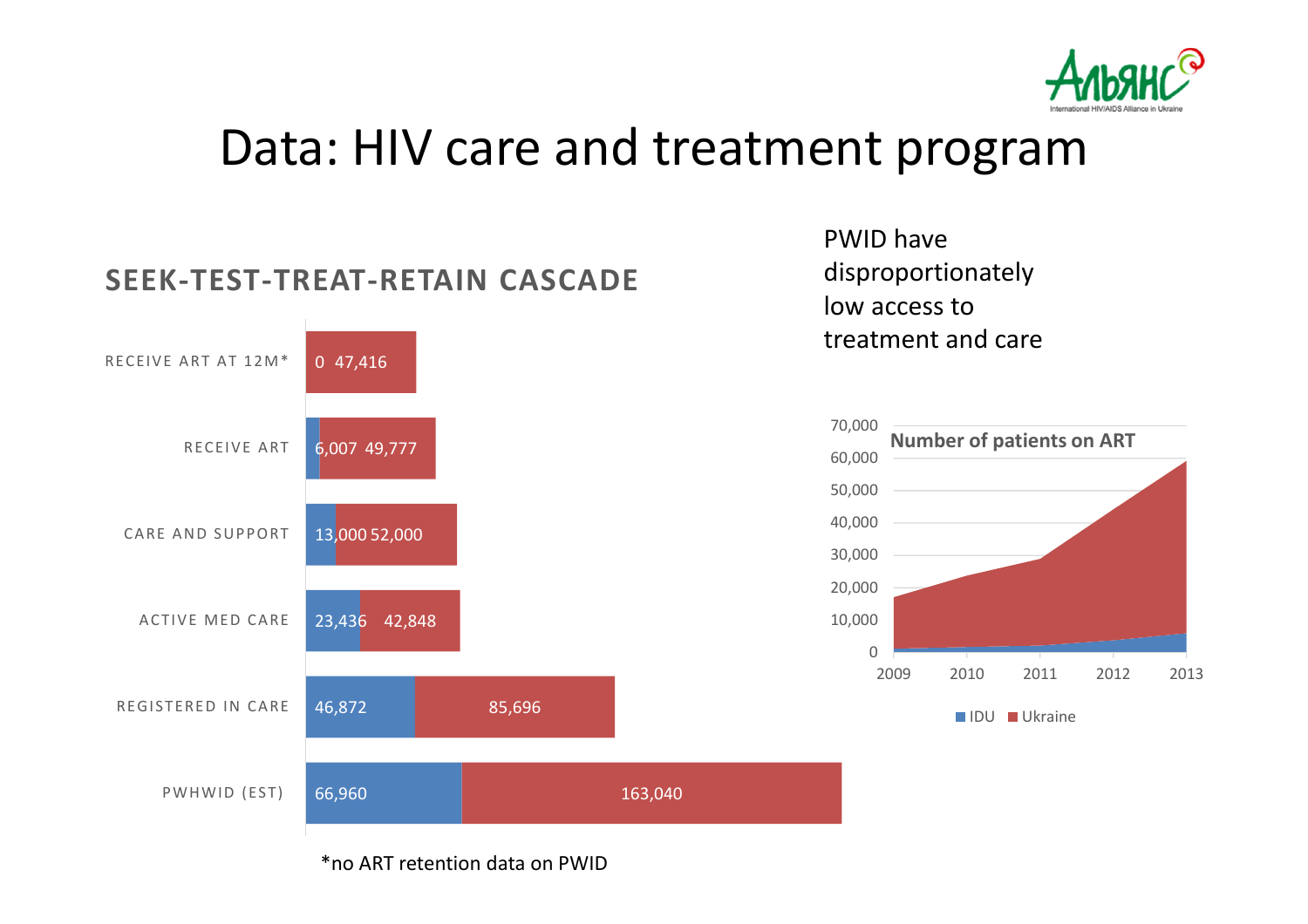

Alliance's developed actions in response: Community initiated treatment intervention (CITI)

- • Short term rapid linkage to treatment intervention which facilitates early treatment access for active drug users.
	- locate HIV positive clients in harm reduction and link them to HIV treatment using a case management approach.
	- support HIV positive clients up to 6 months into ART (if no support provided through other projects - care and support, MAT, integrated services)



– refer to care and support projects or other available resources for long term treatment support.

CITI is mostly focused on linkage to ART with build-in short term adherence support.